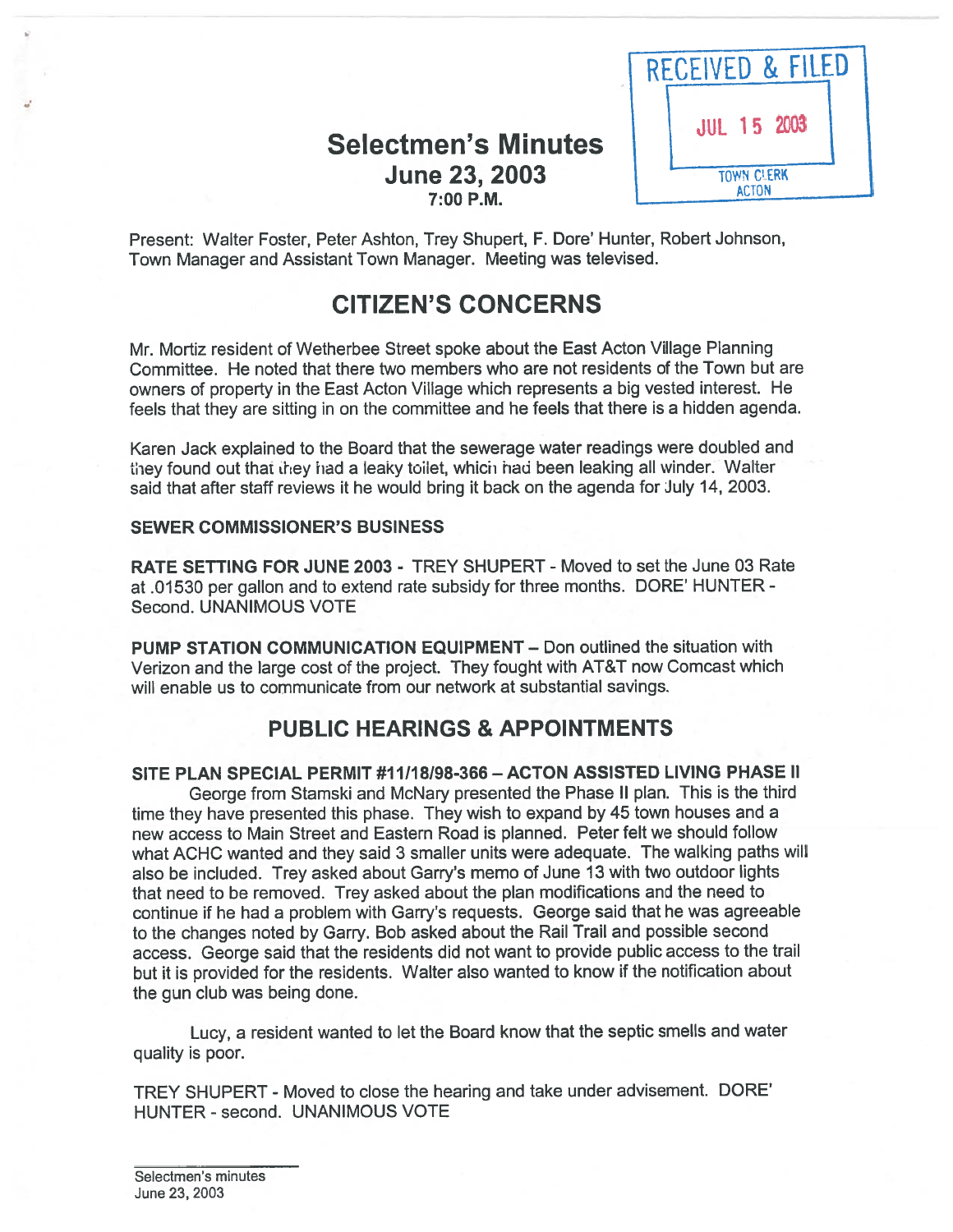#### SITE PLAN SPECIAL PERMIT  $\#03/29/03-389-816$  MAIN STREET, PITTERINO

George from Stamski outlined the wish to raze the building and to have <sup>a</sup> personal storage facility built in its place. Walter asked about sprinklers in the two larger building and the other two do not require them. They would prefer not to provide any additional costs to the building of the project. Walter asked about time restrictions. They will heed any suggestion if the board feels it is required. Bob Johnson asked about locked gates. Trey noted the concerns of the neighborhood have been satisfied. Dore' thanked them for the modifications to the plan that were suggested by staff. Dore' noted that we did not have time regulations on the other two facilities in Town. He felt it would be an unfair advantage if this site were the only one with such <sup>a</sup> restriction. DORE' HUNTER - Moved to close the hearing and take under advisement. PETER ASHTON — Second. UNANIMOUS VOTE

BETTINA NORTON — QUARRY ROAD PARKING ISSUES — She has come to the Board about the parking on her street. She feels they need permanen<sup>t</sup> signage that say "No Parking" on one side as well as "Violators will be towed" signs. DORE' HUNTER - Moved to have the signage installed and give notice to the public through the Traffic Rules and Orders manual and to be active about the enforcement. BOB JOHNSON-Second. — UNANIMOUS VOTE

### SELECTMEN'S BUSINESS

### COMMITTEE REAPPOINTENT LIST

Trey wanted to keep the Personnel Board on the list. Dore' felt we should have the Manager or HR Director bring forward the candidates. Don said we needed to look in to Charter issues.

DORE' HUNTER – Moved to reappoint the Boards, Committees and Commissions excep<sup>t</sup> for Board of Health, CPA and Personnel Board as recommended in the memo of June 18, 2003 from staff - TREY SHUPERT. Second. UNANIMOUS VOTE

It was noted that we could now strike the HDC Bylaw committee from the Master Committee List.

DORE' HUNTER - Moved to appoint Hong An to the HDC Regular Member, and to appoint Ann Forbes as the Alternate with expirations of 6/30/06. PETER ASHTON — Second. UNANIMOUS VOTE

SIGN REQUEST FROM OAR — PETER ASHTON - Moved to approve. DORE' HUNTER. Second. UNANIMOUS VOTE

### ELLSWORTH VILLAGE 40B COMPREHENSIVE PERMIT PROPOSAL

Do the Selectmen want to comment on the 40B project for Ellsworth Village. Betty McManus suggested we notify the Housing to let them know we will be addressing our comments at the next Board meeting on the  $14<sup>th</sup>$ .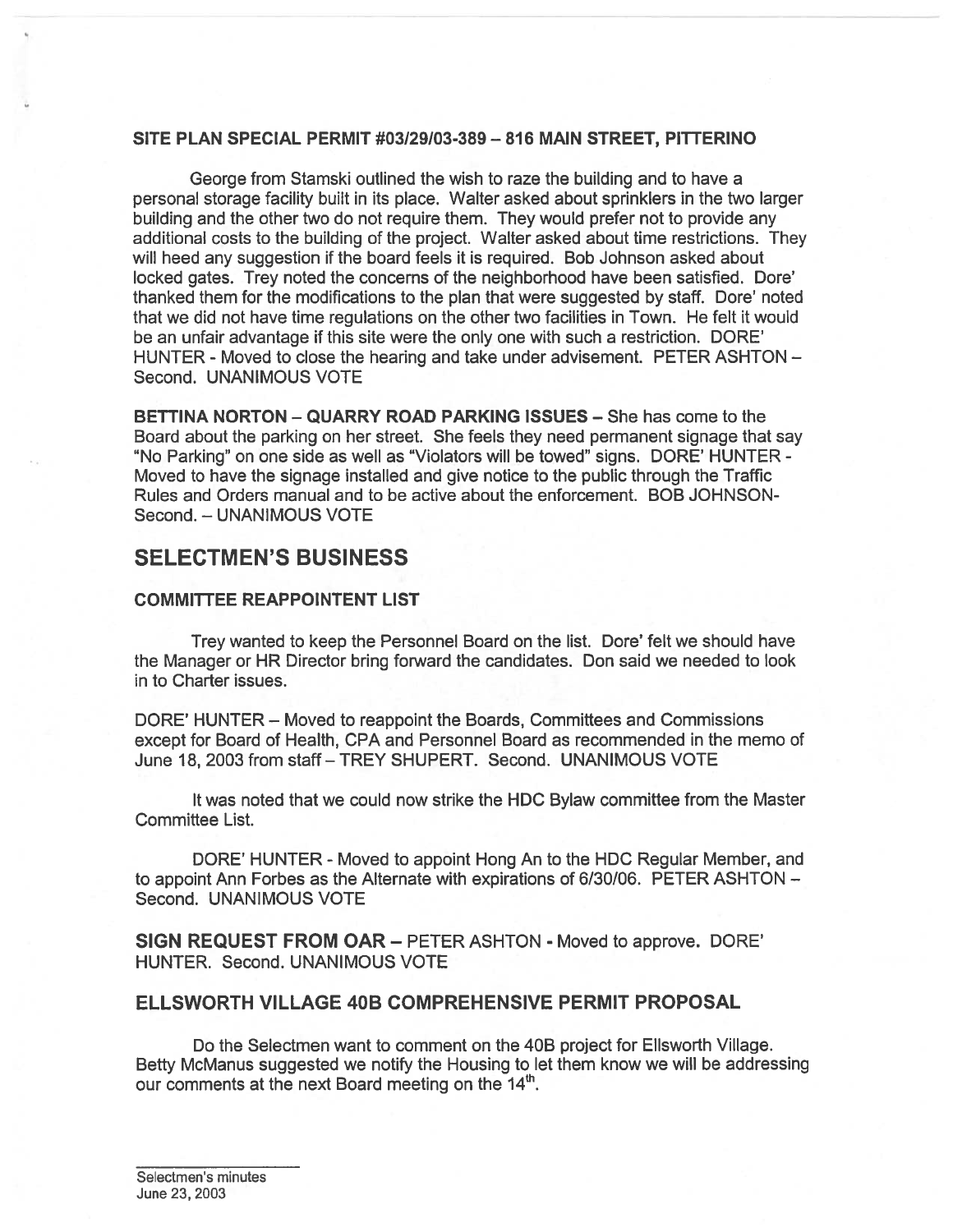MORTTS SHOE — Request for representative of Board of Selectmen for the ribbon cutting ceremony some time in August. Walter will attend.

PUBLIC SAFETY FACILITIES BUILDING - Dore' spoke about the urgency to ge<sup>t</sup> the estimate and ge<sup>t</sup> the bids and specs on the streets. He said that it looks as If the economy is coming back and we would like to ge<sup>t</sup> this going before the upswing.

Trey noted that he agreed with Dore' Trey did not want to have an assumption by the architect made about the money items.

Peter too agreed with Dore'. He noted we said no add ons if we come in under budget that we don't spend above necessary proposed costs.

Peter did not feel we needed to go back to <sup>a</sup> Special Town Meeting. He also spoke about the bids getting out and that we are confident and that we can solve the issues of Soft costs. It is the prime time to ge<sup>t</sup> bids. Future of the Steering Committee in an over site roll to assist staff was discussed.

Trey noted that Peter's point was generated by the school bids. We wanted to avoid having the costs coming in at 6.2 million with the left over 2 million that we not add things back in.

Walter said that it was as simple as we voted \$6.4 million and that if it came in lower we would not add on consistent with discussions on Town meeting floor.

Trey noted the quality of the work that Brian Hume brings and feels we will have <sup>a</sup> challenge at bringing it in under the 6.4

TREY SHUPERT - Moved we reclarify our position on the public safety facility appropriation and we will try to bring it in under \$6.4 and no money left over is added to the Facility. PETER ASHTON — Second.

Peter Ashton, Trey Shupert, Bob Johnson - Walter Foster Yes, Dore' Hunter, No.

Continuing Steering Committee over site role -. Dore' suggested that they continue in the over site position.

Art Gagne' would continue to work with the Dispatch Committee.

Dean thought it was helpful to continue with the Steering Committee excep<sup>t</sup> that the committee not vote on change orders. Trey noted his service on the sewer action committee and they did not vote on Change orders. He felt <sup>a</sup> monthly repor<sup>t</sup> would be advised.

#### COPS GRANT AWARD COPS (Schools)

Walter wanted to bring it back for <sup>a</sup> reconsideration vote at the next meeting. He has questions about the gran<sup>t</sup> and wanted to have questions answered before he could support. He would like to have <sup>a</sup> chance to revisit it. The strings attached concerned him about no layoffs and the potential costs. He wanted <sup>a</sup> motion to delay. Peter said we should reconsider he felt that the Schools should be involved since it serves them. He suggested <sup>a</sup> hold harmless from the Schools as they ge<sup>t</sup> the benefit and we take the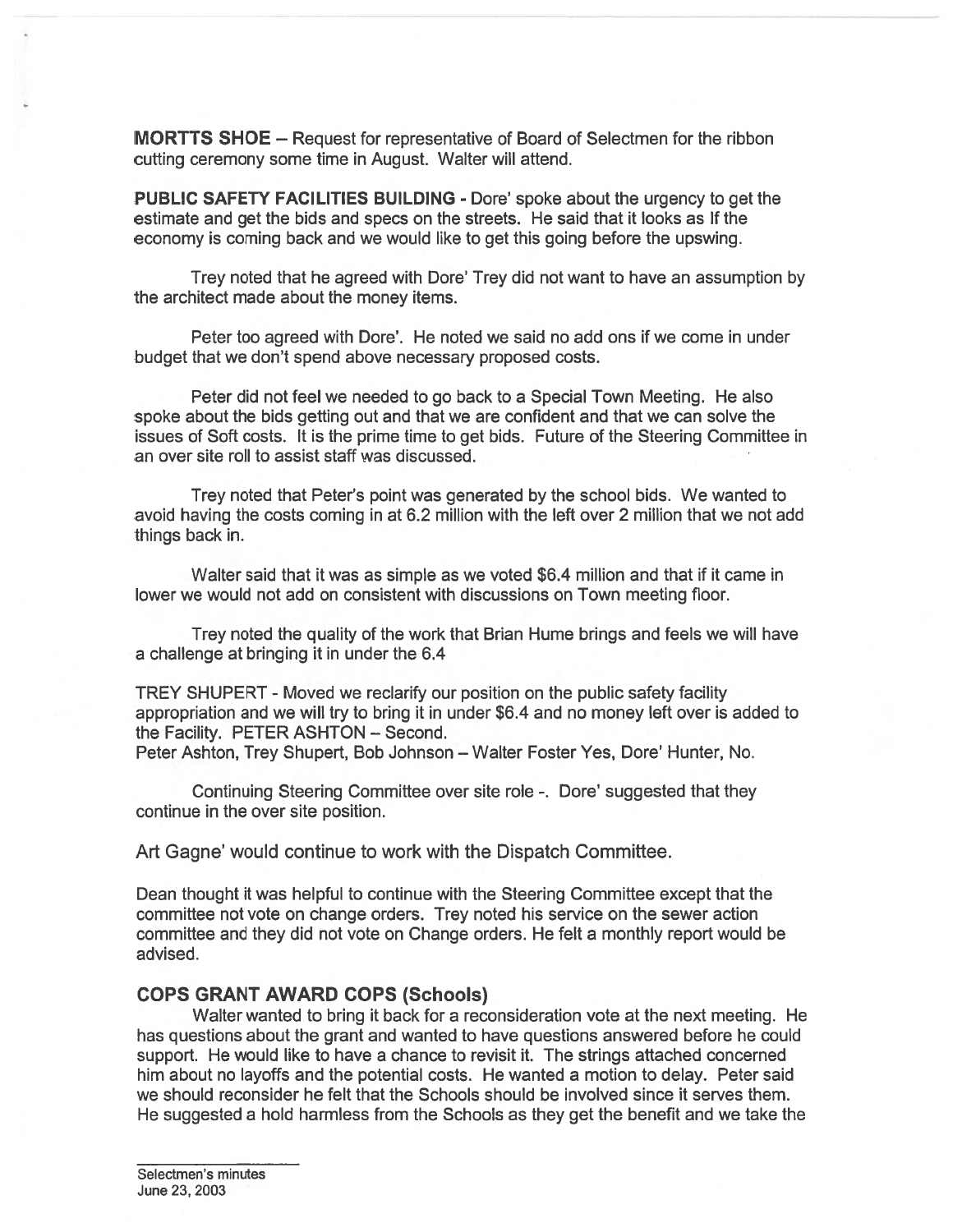risk. Walter asked that the Chief have the chance to respond. Don noted that we need to find out about back filling.

### PRIVATE WAY PLOWING

Walter discussed the revised petition items added to the conditions. Dote' moved to approve with examples included. TREY SHUPERT — Second.

### OTHER BUSINESS

None

# CONSENT AGENDA

TREY SHUPERT — Moved to approve the Consent Agenda — DORE' HUNTER - Second. UNANIMOUS VOTE.

# TOWN MANAGER'S REPORT

MIDDLESEX RETIREMENT SYSTEM — Don updated the Board on the PERAC meeting. He said it was a terrible meeting, they could not hear and it was oppressively hot. The Retirement Board did not attend but sent their lawyer. No questions were allowed to be asked. He said Don Marquis wanted <sup>a</sup> summary of what was going on. He questioned them about how long it would take to analyze and they replied would take 6 months.

NEW STREET LIGHT — COBURN DRIVE - PETER ASHTON — Moved to deny the request. DORE' HUNTER — Second. UNANIMOUS VOTE

PETER ASHTON — Move in the words of the motion. DORE' HUNTER —Second. UNANIMOUS VOTE;

### Motion

Pursuant to G.L. c. 30B, §16, c. 60, § 77B, and c. 40, § 3, 14, 15, and 15A, and Article <sup>41</sup> of the Acton Annual Town Meeting of April 2, 2001, the Board of Selectmen as custodian of <sup>a</sup> landlocked parcel of Town-owned property shown as Parcel 9 on Assessor's Map D-4, which was taken for taxes by the Town's Collector of Taxes by Instrument dated September 18, 1946, recorded in the Middlesex South Registry of Deeds at Book 7048, Page 588, on September 19, 1946 (the "Property"), finds and moves as follows:

#### WHEREAS:

1. The Property is no longer required for public purposes; and

2. By more than two-thirds vote on Article 41 of the Acton Annual Town Meeting of April 2, 2001, the Town authorized the Board of Selectmen to "sell, trade or otherwise dispose of <sup>a</sup> certain parcel of land shown on Assessors Maps as Parcel 9, Map D-4 and that the minimum value to be received shall not be less than the appraised value of the property."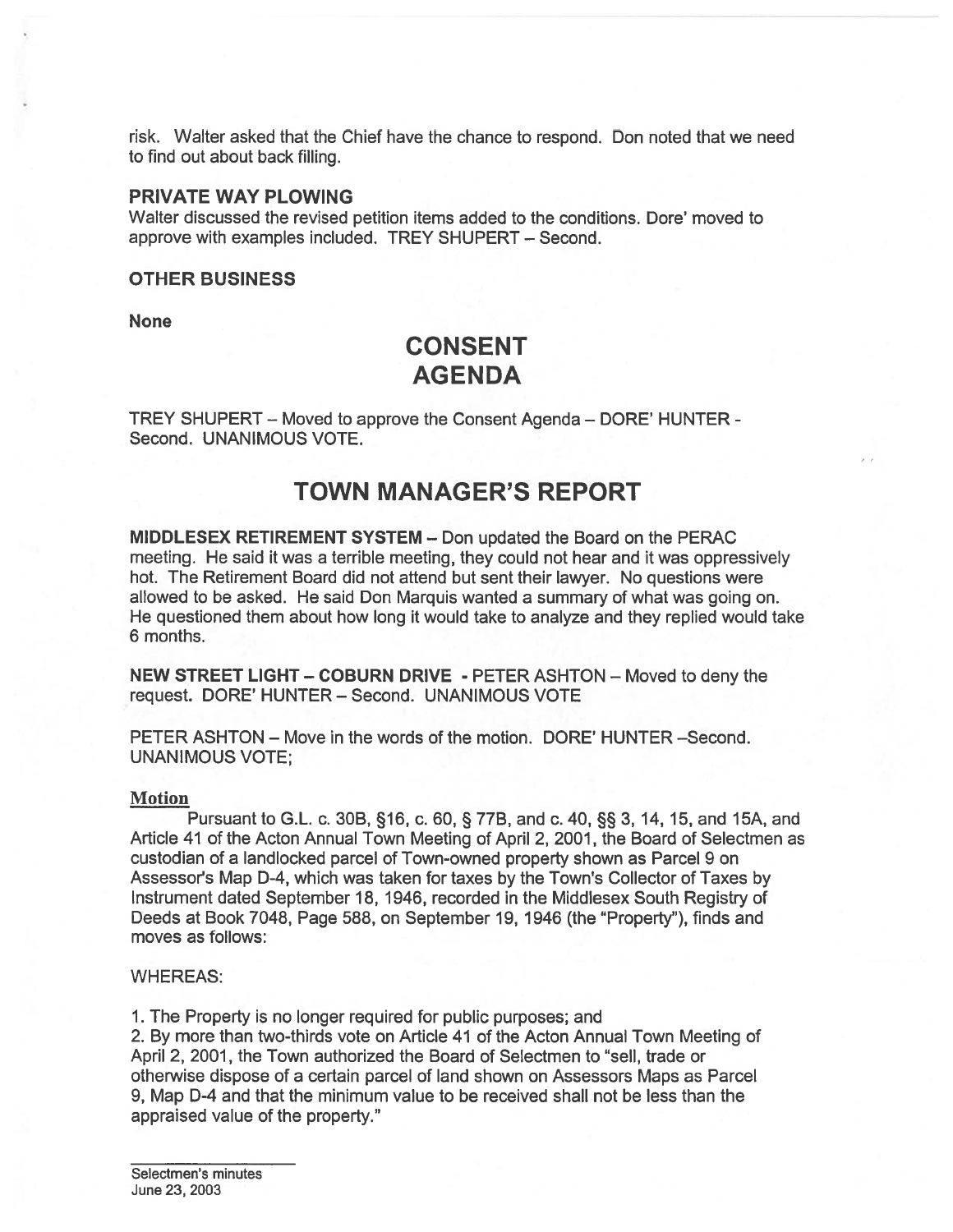### NOW THEREFORE:

The Board hereby authorizes the Town Manager to issue <sup>a</sup> Request for Proposals ("REP") substantially in the form attached to this Motion to seek competitive proposals for (a) the disposition of the Property; and (b) the acquisition of land, determined by competitive proposals in response to the RFP, which is listed on the Town's Open Space and Recreation Plan 2002-2007 for Non-Chapter 61 property or Chapter 61 property and which involves significant advancement of specific purposes of the Town's Master Plan with respec<sup>t</sup> to open space in the Town of Acton as set forth in the REP.

Acceptance of any such offer made in response to the RFP shall be subject to further vote of the Board and, to the extent required by law, of Town Meeting.

# EXECUTIVE SESSION

DORE' HUNTER -- Moved to go into Executive Session to discuss disposition and acquisition of real estate and pending or threatened Litigation and to return into regular session. PETER ASHTON — Second UNANIMOUS VOTE ROLL CALL TAKEN, ALL AYES.

**Recording Clerk** 

7  $\widehat{\phantom{a}}$ <sup>7</sup> / Christine Joyge *I* Clerk T

Date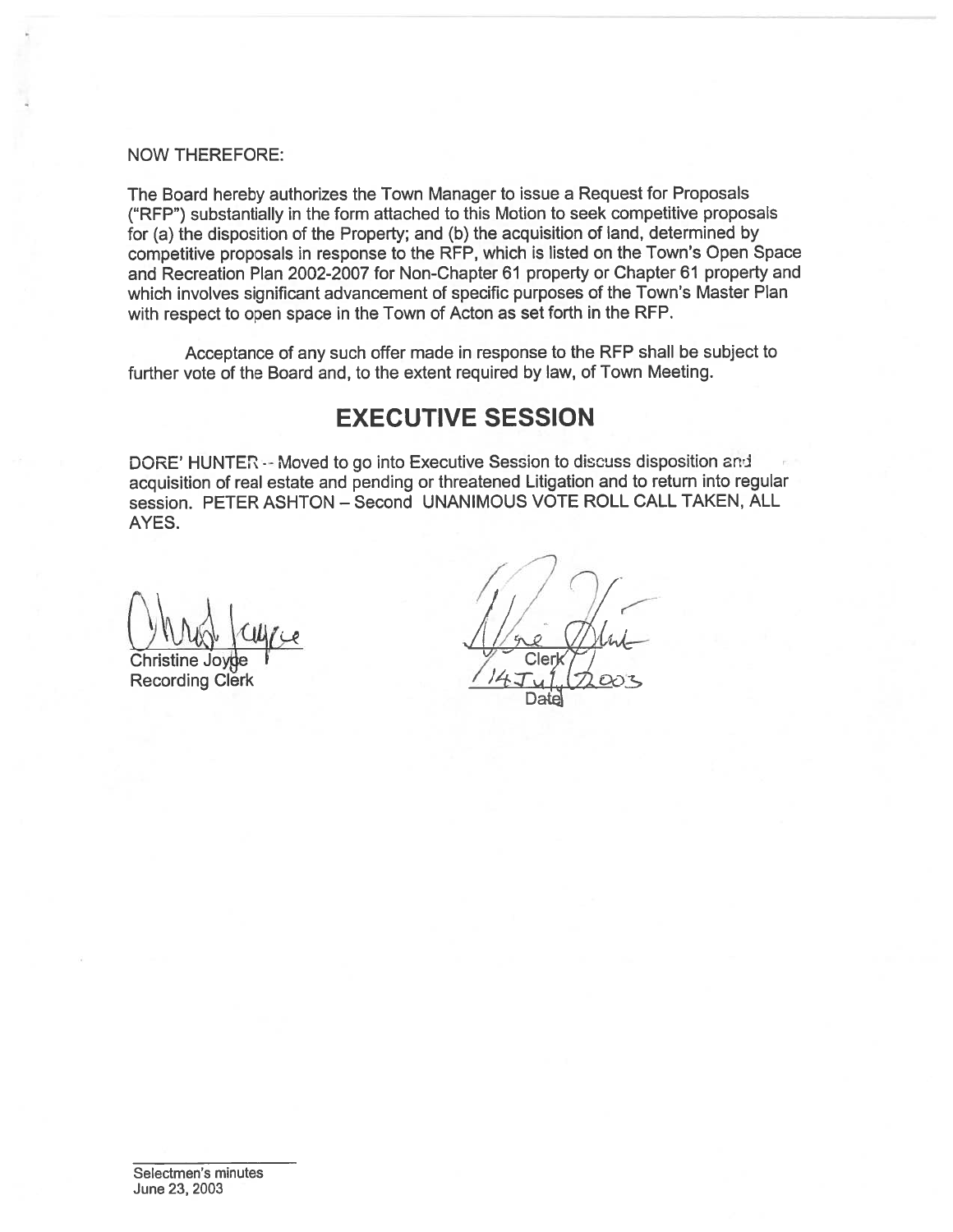June 19, 2003

TO: Board of Selectmen, Sewer Commissioners

FROM: Walter Foster, Chairman

SUBJECT: Selectmen and Sewer Commissioners Report

# June 23, 2003 MEETING BEGINS AT 7:00 P.M.

### I. CITIZEN'S CONCERNS

### II SEWER COMMISSIONER'S BUSINESS

- 1. RATE SETTING FOR JUNE 2003 Enclosed please find recommendations and staff comments for Board consideration.
- 2. PUMP STATION COMMUNICATION EQUIPMENT Enclosed please find staff recommendation in the subject regard, for Board consideration.

# III. PUBLIC HEARINGS & APPOINTMENTS

- 3. 7:15 SITE PLAN SPECIAL PERMIT #11/18I98-366—ACTON ASSISTED LIVING PHASE II, - Enclosed please find materials in the subject regard.
- 4. 7:30 SITE PLAN SPECIAL PERMIT 04104103-390 816 MAIN STREET PHILLIP PITTERINO -CONTINUED FROM JUNE 2, 2003 -Enclosed please find materials in the subject regard.
- 5. 8:00 BETTINA NORTON Ms. Norton will be in to discuss her concerns/complaint with the parking on Quarry Road.

# IV. SELECTMEN'S BUSINESS

6. COMMITTEE REAPPOINTMENT LIST — Enclosed please find <sup>a</sup> list of committee and board members that have indicated to VCC that they would like to be re-appointed.

7. SIGN REQUEST - Enclosed please find a request from O.A.R. to place a Sign on public property on Concord Road near Ice House Pond, along with staff comment, for Board consideration.

### 8. ELLSWORTH VILLAGE 40B COMPREHENSIVE PERMIT PROPOSAL-

Enclosed please find <sup>a</sup> reques<sup>t</sup> for comment from the Massachusetts Housing Finance Agency along with several staff comments for Board Consideration.

9. MORTT'S SHOE — Enclosed please find correspondence from the Chairman in the subject regard.

10. PUBLIC SAFETY FACILITIES BUILDING — Members of the Board have expressed an interest in discussing the status of this project.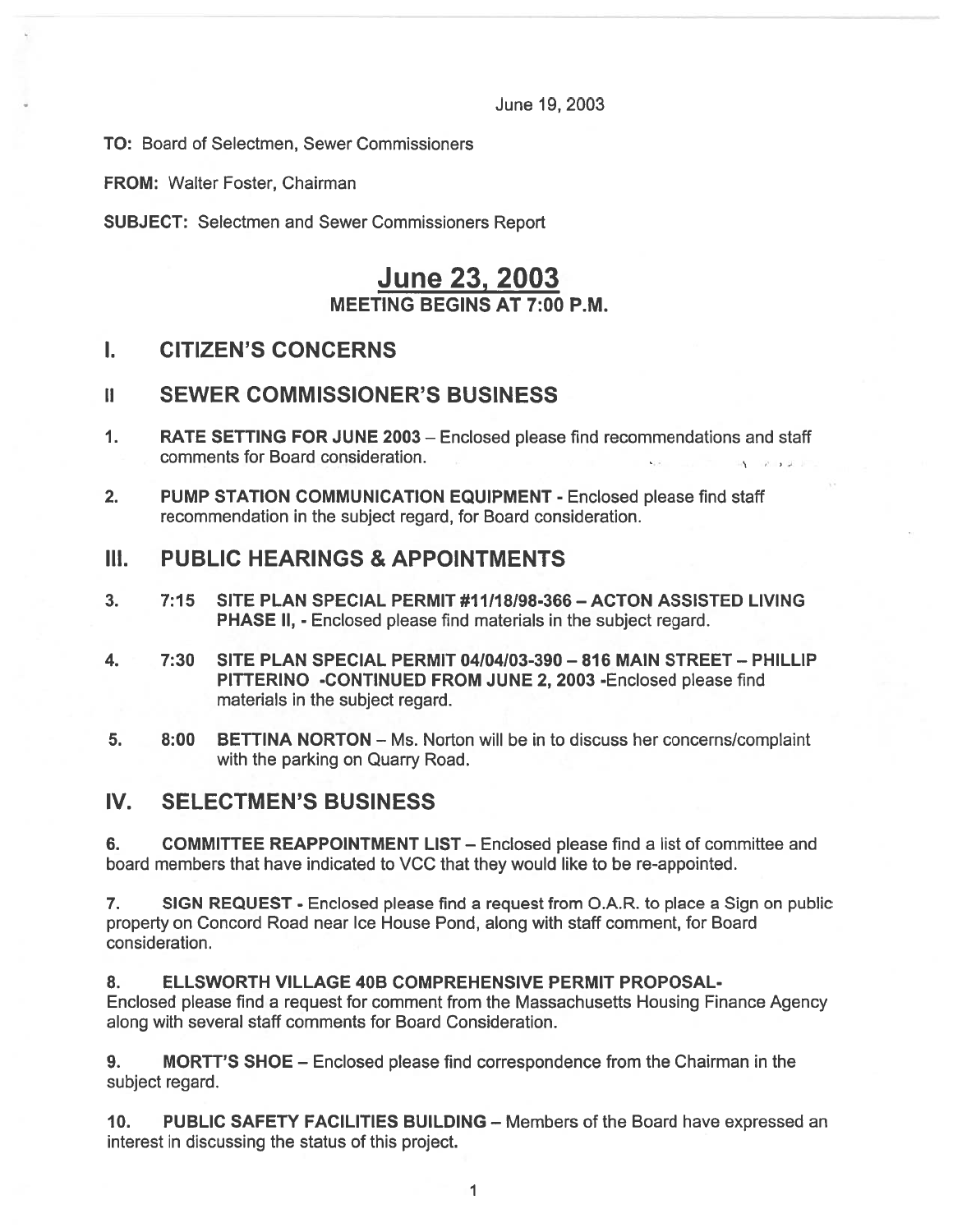11. POLICE DEPARTMENT GRANT – The Chairman wishes to discuss the COPS in Schools Grant further.

12. PRIVATE WAY PLOWING — Enclosed please fund <sup>a</sup> staff recommendation for additional conditions for Private Way Plowing Petition, as requested by the Board last year, for Board consideration.

13. OTHER BUSINESS

### V CONSENT AGENDA

14. SITE PLAN SPECIAL PERMIT #02/19/03-388, AUTOPLEX, 60 POWDER MILL ROAD, - Enclosed please find the Draft decision in the subject regard.

15. SITE PLAN SPECIAL PERMIT #03/20/03-389, 25 POWDERMILL LLC, 25 POWDER MILL ROAD - Enclosed please find the Draft decision in the subject regard.

16. SITE PLAN SPECIAL PERMIT #04/07/03-391, PEAK PERFORMANCE PARTNERS Inc., 2 CRAIG ROAD - Enclosed please find materials in the subject regard.

17. COMMUTER LOT USE — Enclosed please find <sup>a</sup> reques<sup>t</sup> and staff comment regarding the use of the Commuter Lot to offer fresh fruits on behalf of Roche Bros. on June 25<sup>th</sup> between 4-8:00 P.M.

18. ACCEPT GIFT — Enclosed please find <sup>a</sup> reques<sup>t</sup> for acceptance of <sup>a</sup> Cardio-Check Monitor from Friends of the Acton Nursing Service for Board consideration.

19. NOTIFICATION OF CULTURAL COUNCIL'S PLANNED EVENING OF JAZZ ON OCTOBER 18TH AT THE BOXBORO TOWN HALL- Enclosed <sup>p</sup>lease find materials submitted by the ABCC for Board consideration.

20. COMMITTEE APPOINTMENT TO COUNCIL ON AGING — Enclosed please find Mr. Paul A. Turners Volunteer application and VCC's recommendation for his appointment to the Council on Aging with <sup>a</sup> term to expire June 30, 2004, for Board consideration.

20A. APPOINTMENTS TO EAVPC - Enclosed please find a request from the Town Planner seeking reaffirmation of appointments to the EAVPC, for Board consideration.

### VI. TOWN MANAGER'S REPORT

21. MIDDLESEX RETIREMENT SYSTEM – The Town Manager will update the Board regarding the enclosed materials and the Special Hearing of the Public Employees Retirement Administration Commission (PERAC)

22. NEW STREET LIGHT – COBURN DRIVE – Enclosed please find staff comments in the subject regard for Board consideration.

# VII EXECUTIVE SESSION

23. We will require an Executive Session — Please see the enclosed materials in the subject regard.

### ADDITIONAL INFORMATION